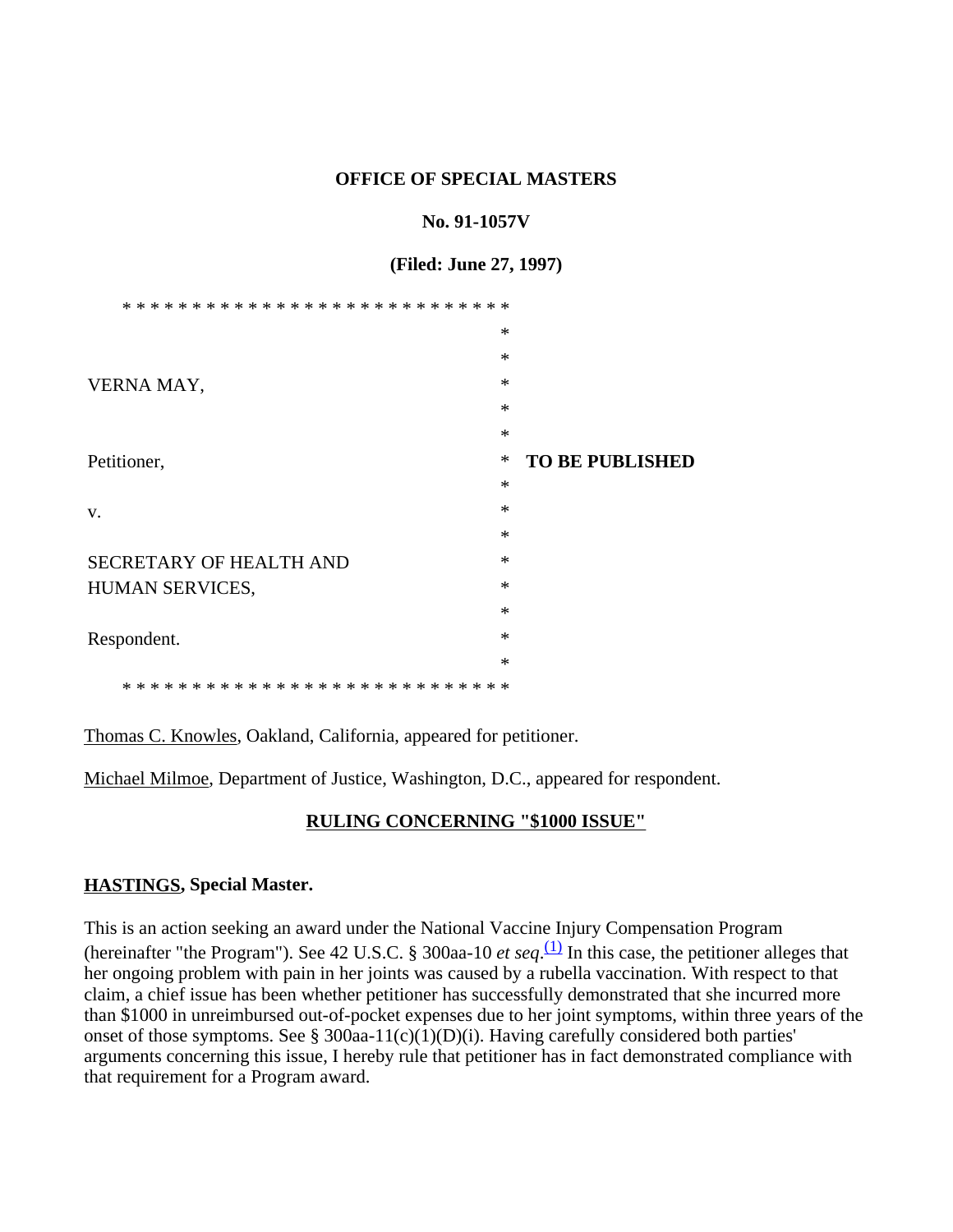#### **BACKGROUND**

#### *A. The relevant statutory provision*

Section 300aa-13(a)(1) provides that Program compensation will be awarded if the special master finds that the petitioner has demonstrated "the matters required in the petition by section  $300$ aa-11(c)(1) of this title." Section 300aa-11(c)(1)(D)(i), in turn, provides that a Program petitioner must demonstrate  $(2)$ that he or she "incurred unreimbursable expenses due in whole or part to [the vaccine-related injury] in an amount greater than \$1,000 \* \* \*." Such expenses must be incurred within the statutory limitations period for filing the Program petition, which in this case means the three-year period from the onset of petitioner's symptoms in April of 1990. See *Black v. Secretary of HHS*, 93 F. 3d 781, 790 (Fed. Cir. 1996).

#### *B. Relevant facts*

Petitioner received her vaccination at issue, a rubella vaccination, on April 5, 1990. Within a few days thereafter, petitioner experienced the onset of chronic pain in multiple joints. (For reasons set forth elsewhere, I have concluded that these symptoms were caused by that vaccination.) These symptoms resulted in extensive medical treatment for petitioner. Because the symptoms were considered to be the result of petitioner's vaccination, and the vaccination was received as a condition of petitioner's employment as a nurse, petitioner's medical expenses relating to her joint symptoms, for approximately the first 13 months of her ailment, were completely paid by her employer, pursuant to her state's "worker's compensation" system. $(3)$  And even after that "worker's compensation" coverage expired, most of her related medical expenses were covered by her general health insurance policy. Therefore, while petitioner received much medical attention for her chronic joint ailment, the amounts that actually went from petitioner's own pocket directly to medical personnel for treatment of her joint symptoms during the three-year period after the onset of her joint symptoms were limited. $\frac{(4)}{4}$ 

Petitioner's joint symptoms, however, also made it impossible for her to return to her employment, so that petitioner eventually lost her job as a result of this disability. $(5)$  In approximately December of 1990, petitioner lost the health insurance coverage that had formerly been provided by her employer, and was forced thereafter to pay for her health insurance directly out of her own pocket. From December of 1990 through March of 1993, petitioner's payments for these health insurance premiums totalled at least \$4,700. (See petitioner's Ex. J-3, filed as part of her "Supplemental Rubella Filing" on September 10, 1993.)

#### **II**

#### **DISCUSSION**

Respondent does not seem to contest the key facts set forth above--*i.e.*, that petitioner lost her job because of her joint symptoms; that her job had provided her with health insurance coverage; and that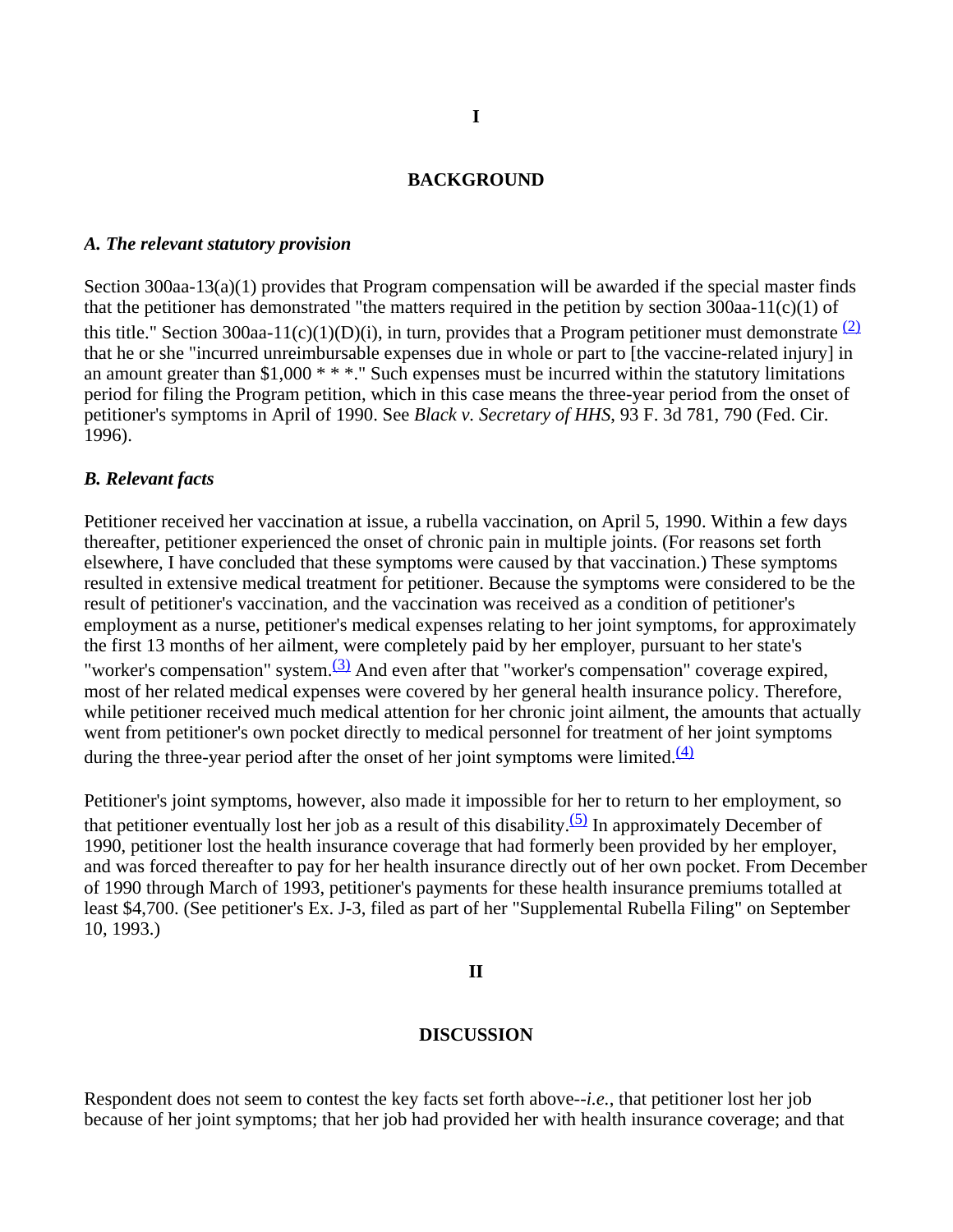during the relevant three-year period, after losing her job, petitioner made payments for health insurance coverage far exceeding \$1,000. Rather, the issue here is a *legal* one. That is, given the above facts, do petitioner's out-of-pocket payments for health insurance in the period after she lost her job qualify toward the "\$1000 requirement" of § 300aa-11(c)(1)(D)(i)? Petitioner argues that they do, respondent that they do not.

I find the petitioner's view to be the correct one. In my view, the appropriate test is a simple "but for" test. That is, "but for" for the injury in question, would the expenditure have been necessary? If the answer is "no," then the expenditure qualifies toward the "\$1000 requirement" of  $\S$  300aa-11(c)(1)(D)(i). Or, to put the same test in other words, did the need to make the expenditure arise as a result of the injury in question? If so, then the expenditure qualifies toward the "\$1000 requirement." $(6)$ 

Application of that test to this case is straight-forward. Prior to the onset of her joint condition, petitioner was employed and received health insurance coverage that was paid by her employer. Petitioner lost her job, and thus lost her health insurance coverage, as a result of her joint condition. Thereafter, she had to make payments out of her own pocket to obtain health insurance. Therefore, those health insurance payments were *unreimbursable expenses incurred* by the petitioner, which she would not have incurred "*but for*" her joint condition. Accordingly, these payments qualify toward the "\$1000 requirement" of  $§$  300aa-11(c)(1)(D)(i).

Respondent's arguments to the contrary (see respondent's "Response" filed on December 30, 1996 (hereinafter "R. Response")) are not persuasive. While respondent's brief was less than completely clear, respondent's position seems to be that the payments in question should not be considered applicable toward the "\$1000 requirement" because those payments obtained for petitioner health care far beyond that necessary for her vaccine-related injury itself. Respondent's brief seems to take the position that only if the *primary reason* for buying the health insurance was to supply *health care directly relating to petitioner's vaccine-related condition* would the health insurance premiums be applicable toward the "\$1000 requirement." Of course, respondent is correct that if that were the case, the premiums would qualify. But as a matter of law, I find that respondent simply takes too narrow a view of the type of expenses that may be counted toward the \$1000 requirement. Respondent, it would appear, simply disagrees that the "but for" test is appropriate. Rather, respondent, in effect, seems to be clinging to the argument, raised unsuccessfully by respondent in many past Program cases, that only direct "medical expenses"--*i.e.*, amounts paid for *medical treatment of the vaccine-related injury itself*--are allowable toward the \$1000 requirement.

This "medical expenses only" argument of respondent has been addressed and rejected in a number of prior Program cases. See, *e.g., Hutchings v. Secretary of HHS*, No. 94-388V, 1994 WL 808593 (Fed. Cl. Spec. Mstr. July 20, 1994); *Olascoaga v. Secretary of HHS*, No. 93-616V, 1994 WL 100687 (Fed. Cl. Spec. Mstr. March 14, 1994); *Ferguson v. Secretary of HHS*, No. 93-376V, 1995 WL 642693 (Fed. Cl. Spec. Mstr. Oct. 19, 1995); *Williams v. Secretary of HHS*, No. 90-1737, 1997 WL 266964 (Fed. Cl. Spec. Mstr. Apr. 30, 1997); *Ashe-Robinson v. Secretary of HHS*, No. 94-1096V, 1997 WL 53450 (Fed. Cl. Spec. Mstr. Jan. 23, 1997). The "but for" test that I have adopted has also been explicitly endorsed. See *Hutchings, supra*; *Ferguson, supra*; *Ashe-Robinson, supra*. Further, a number of other decisions have also counted non-medical expenses toward the \$1000 requirement, in rulings that seem analytically to suggest a test substantially similar to the "but for" test. See, *e.g., Jamieson v. Secretary of HHS*, No. 90-1019V, 1992 WL 229390 (Cl. Ct. Spec. Mstr. Aug. 31, 1992) (counting meal expenses incurred by parents in visiting ill child); *Mathisen v. Secretary of HHS*, No. 92-703V, 1994 WL 808593 (Fed. Cl. Spec. Mstr. May 2, 1994) (allowing mileage expenses); *Lenander v. Secretary of HHS*, No. 92-659V, 1996 WL 614802 (Fed. Cl. Spec. Mstr. Oct. 25, 1996) (allowing expenditures for shoes and boots for person with a polio injury).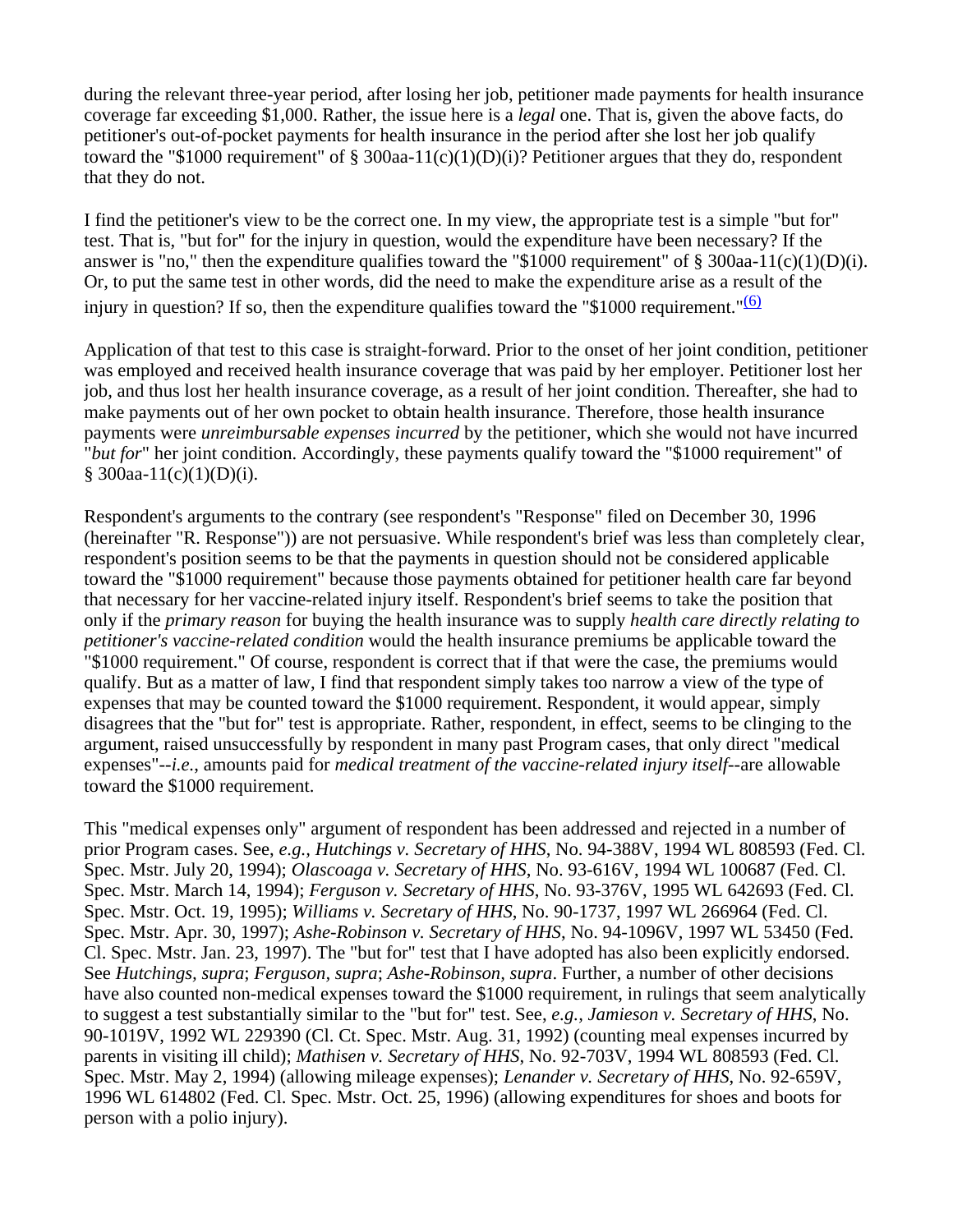In short, I find that, contrary to respondent's view, the statute and the case law support the use of a simple "but for" test, and that the expenditures here in question pass that test.

I will also address two other issues raised by respondent's brief. First, respondent has pointed (R. Response at 5) to the cases in which special masters have ruled that to lose the opportunity for earnings as a result of a vaccine-caused injury is not to "incur an expense" within the meaning of § 300aa-11(c) (1)(D)(i). See *Warner v. Secretary of HHS*, No. 92-201V, 1992 WL 405286 (Fed. Cl. Spec. Mstr. Dec. 29, 1992); *Robinson v. Secretary of HHS*, No. 93-530V, 1994 WL 879449 (Fed. Cl. Spec. Mstr. Feb. 23, 1994). But, in my view, my ruling here is not inconsistent with those cases. The difference is that in the cited cases, there was no *actual expense incurred*--*i.e.*, the injured party did not actually *pay out* any money or incur a debt. Here, in contrast, the petitioner actually did *pay out* specific amounts for health insurance.

Second, I note that respondent's brief included numerous requests for records allegedly relevant to this "\$1000 issue." These requests were discussed at the status conference held on February 6, 1997. As noted at that status conference and in my Order dated February 10, 1997, I found reasonable respondent's request for petitioner's employment personnel records, to verify the fact that she lost her job as a result of her vaccine-related condition. Later, in my order filed on May 22, 1997, I also responded to two more of respondent's concerns, by requesting that petitioner file a declaration and documentation relevant to two points. (That documentation was subsequently filed on June 16, 1997.) As to the other documents requested by respondent, I denied respondent's request. The explanation is that those other requests related to documents which would be relevant only to respondent's much narrower theory (discussed above at p. 4) as to how the health insurance payments might qualify. Because I have accepted petitioner's broader legal theory, the respondent's additional record requests seem to be  $irrelevant (7)$ 

# **CONCLUSION**

For the reasons stated above, I hereby conclude that petitioner has adequately satisfied the

"\$1000 requirement" of § 300aa-11(c)(1)(D)(i).

\_\_\_\_\_\_\_\_\_\_\_\_\_\_\_\_\_\_\_\_\_\_\_\_\_\_\_\_\_\_\_\_\_\_\_\_

George L. Hastings, Jr.

Special Master

1. The applicable provisions defining the Program are found at 42 U.S.C. § 300aa-10 *et seq*. (1994 ed.). Hereinafter, for ease of citation, all "§" references will be to 42 U.S.C. (1994 ed.).

2. Petitioner has the burden of demonstrating the facts necessary for entitlement to an award by a "preponderance of the evidence."  $\S$  300aa-13(a)(1)(A). Under that standard, the existence of a fact must be shown to be "more probable than not." *In re Winship*, 397 U.S. 358, 371 (1970) (Harlan, J.,